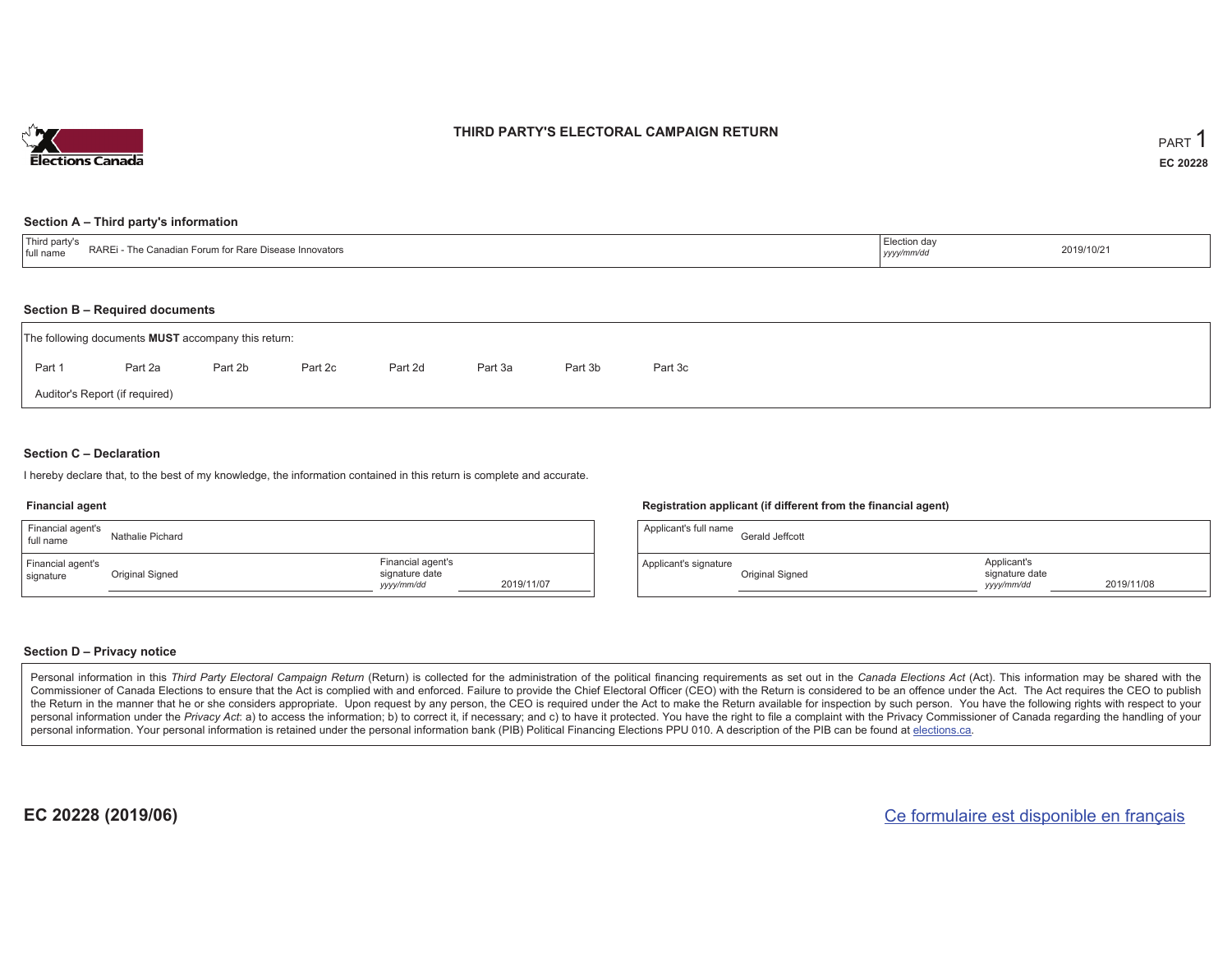

## **THIRD PARTY'S ELECTORAL CAMPAIGN RETURN HIRD PARTY'S ELECTORAL CAMPAIGN RETURN<br>Statement of monetary contributions received PART 2a**

**EC 20228**

| No. | Full name | <b>Street</b><br>no. | <b>Street</b> | Apt. | City | Prov./<br>Terr. | Postal<br>code | Date<br>received<br>yyyy/mm/dd                                                      | Individual | Business /<br>Commercial<br>organization | Government | Trade union | Corporation<br>without share<br>capital | Unincorporated<br>organization or<br>association |
|-----|-----------|----------------------|---------------|------|------|-----------------|----------------|-------------------------------------------------------------------------------------|------------|------------------------------------------|------------|-------------|-----------------------------------------|--------------------------------------------------|
|     |           |                      |               |      |      |                 |                |                                                                                     | \$         | \$                                       | \$         | \$          | \$                                      | \$                                               |
|     |           |                      |               |      |      |                 |                |                                                                                     |            |                                          |            |             |                                         |                                                  |
|     |           |                      |               |      |      |                 |                |                                                                                     |            |                                          |            |             |                                         |                                                  |
|     |           |                      |               |      |      |                 |                |                                                                                     |            |                                          |            |             |                                         |                                                  |
|     |           |                      |               |      |      |                 |                |                                                                                     |            |                                          |            |             |                                         |                                                  |
|     |           |                      |               |      |      |                 |                |                                                                                     |            |                                          |            |             |                                         |                                                  |
|     |           |                      |               |      |      |                 |                |                                                                                     |            |                                          |            |             |                                         |                                                  |
|     |           |                      |               |      |      |                 |                |                                                                                     |            |                                          |            |             |                                         |                                                  |
|     |           |                      |               |      |      |                 |                |                                                                                     |            |                                          |            |             |                                         |                                                  |
|     |           |                      |               |      |      |                 |                |                                                                                     |            |                                          |            |             |                                         |                                                  |
|     |           |                      |               |      |      |                 |                |                                                                                     |            |                                          |            |             |                                         |                                                  |
|     |           |                      |               |      |      |                 |                |                                                                                     |            |                                          |            |             |                                         |                                                  |
|     |           |                      |               |      |      |                 |                |                                                                                     |            |                                          |            |             |                                         |                                                  |
|     |           |                      |               |      |      |                 |                |                                                                                     |            |                                          |            |             |                                         |                                                  |
|     |           |                      |               |      |      |                 |                |                                                                                     |            |                                          |            |             |                                         |                                                  |
|     |           |                      |               |      |      |                 |                | Totals carried forward from previous page \$                                        |            |                                          |            |             |                                         |                                                  |
|     |           |                      |               |      |      |                 |                | Total amount of monetary contributions by contributors who gave over \$200 (A)      |            |                                          |            |             |                                         |                                                  |
|     |           |                      |               |      |      |                 |                | Number of contributors who gave over \$200                                          |            |                                          |            |             |                                         |                                                  |
|     |           |                      |               |      |      |                 |                | Total amount of monetary contributions by contributors who gave \$200 or less $(B)$ |            |                                          |            |             |                                         |                                                  |
|     |           |                      |               |      |      |                 |                | Number of contributors who gave \$200 or less                                       |            |                                          |            |             |                                         |                                                  |
|     |           |                      |               |      |      |                 |                | Total amount of all monetary contributions (A+B)                                    |            |                                          |            |             |                                         |                                                  |
|     |           |                      |               |      |      |                 |                | Number of contributors who gave monetary contributions                              |            |                                          |            |             |                                         |                                                  |

| Third | : Rare Disease<br>$\sim$ - orum for $\sim$<br>าnovators<br>1 <i>y y y y</i> | 2019/10/2<br> | Pag. |  | $\cdot$ |  |
|-------|-----------------------------------------------------------------------------|---------------|------|--|---------|--|
|-------|-----------------------------------------------------------------------------|---------------|------|--|---------|--|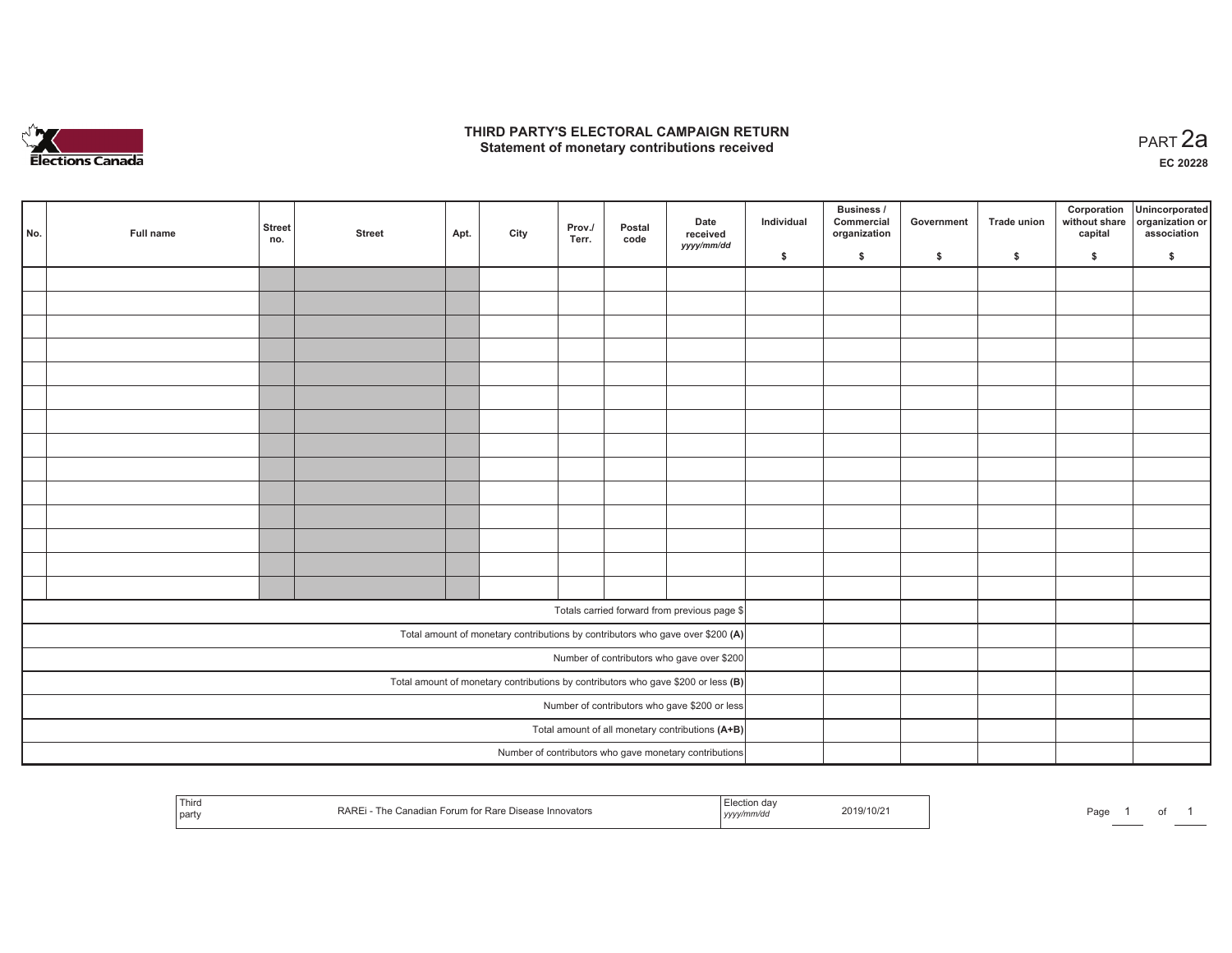

## **THIRD PARTY'S ELECTORAL CAMPAIGN RETURN**  THIRD PARTY'S ELECTORAL CAMPAIGN RETURN<br>Statement of non-monetary contributions received<br> **PART 2b**

| No. | Full name | <b>Street</b><br>no. | <b>Street</b> | Apt. | City | Prov./<br>Terr. | Postal<br>code | Date<br>received<br>yyyy/mm/dd                                                          | Individual | <b>Business /</b><br>Commercial<br>organization | Government   | Trade union  | Corporation<br>without share<br>capital | Unincorporated<br>organization or<br>association |
|-----|-----------|----------------------|---------------|------|------|-----------------|----------------|-----------------------------------------------------------------------------------------|------------|-------------------------------------------------|--------------|--------------|-----------------------------------------|--------------------------------------------------|
|     |           |                      |               |      |      |                 |                |                                                                                         | \$         | \$                                              | $\mathsf{s}$ | $\mathbf{s}$ | \$                                      | \$                                               |
|     |           |                      |               |      |      |                 |                |                                                                                         |            |                                                 |              |              |                                         |                                                  |
|     |           |                      |               |      |      |                 |                |                                                                                         |            |                                                 |              |              |                                         |                                                  |
|     |           |                      |               |      |      |                 |                |                                                                                         |            |                                                 |              |              |                                         |                                                  |
|     |           |                      |               |      |      |                 |                |                                                                                         |            |                                                 |              |              |                                         |                                                  |
|     |           |                      |               |      |      |                 |                |                                                                                         |            |                                                 |              |              |                                         |                                                  |
|     |           |                      |               |      |      |                 |                |                                                                                         |            |                                                 |              |              |                                         |                                                  |
|     |           |                      |               |      |      |                 |                |                                                                                         |            |                                                 |              |              |                                         |                                                  |
|     |           |                      |               |      |      |                 |                |                                                                                         |            |                                                 |              |              |                                         |                                                  |
|     |           |                      |               |      |      |                 |                |                                                                                         |            |                                                 |              |              |                                         |                                                  |
|     |           |                      |               |      |      |                 |                |                                                                                         |            |                                                 |              |              |                                         |                                                  |
|     |           |                      |               |      |      |                 |                |                                                                                         |            |                                                 |              |              |                                         |                                                  |
|     |           |                      |               |      |      |                 |                |                                                                                         |            |                                                 |              |              |                                         |                                                  |
|     |           |                      |               |      |      |                 |                |                                                                                         |            |                                                 |              |              |                                         |                                                  |
|     |           |                      |               |      |      |                 |                |                                                                                         |            |                                                 |              |              |                                         |                                                  |
|     |           |                      |               |      |      |                 |                |                                                                                         |            |                                                 |              |              |                                         |                                                  |
|     |           |                      |               |      |      |                 |                | Totals carried forward from previous page \$                                            |            |                                                 |              |              |                                         |                                                  |
|     |           |                      |               |      |      |                 |                | Total amount of non-monetary contributions by contributors who gave over \$200 (A)      |            |                                                 |              |              |                                         |                                                  |
|     |           |                      |               |      |      |                 |                | Number of contributors who gave over \$200                                              |            |                                                 |              |              |                                         |                                                  |
|     |           |                      |               |      |      |                 |                | Total amount of non-monetary contributions by contributors who gave \$200 or less $(B)$ |            |                                                 |              |              |                                         |                                                  |
|     |           |                      |               |      |      |                 |                | Number of contributors who gave \$200 or less                                           |            |                                                 |              |              |                                         |                                                  |
|     |           |                      |               |      |      |                 |                | Total amount of all non-monetary contributions (A+B)                                    |            |                                                 |              |              |                                         |                                                  |
|     |           |                      |               |      |      |                 |                | Number of contributors who gave non-monetary contributions                              |            |                                                 |              |              |                                         |                                                  |
|     |           |                      |               |      |      |                 |                |                                                                                         |            |                                                 |              |              |                                         |                                                  |

| Third<br>a Dienne<br>anadian Forum for Rare [<br>RARI<br>sease Innovators<br>  party | ua:<br>2019/10/2<br>,,,, | Page |
|--------------------------------------------------------------------------------------|--------------------------|------|
|--------------------------------------------------------------------------------------|--------------------------|------|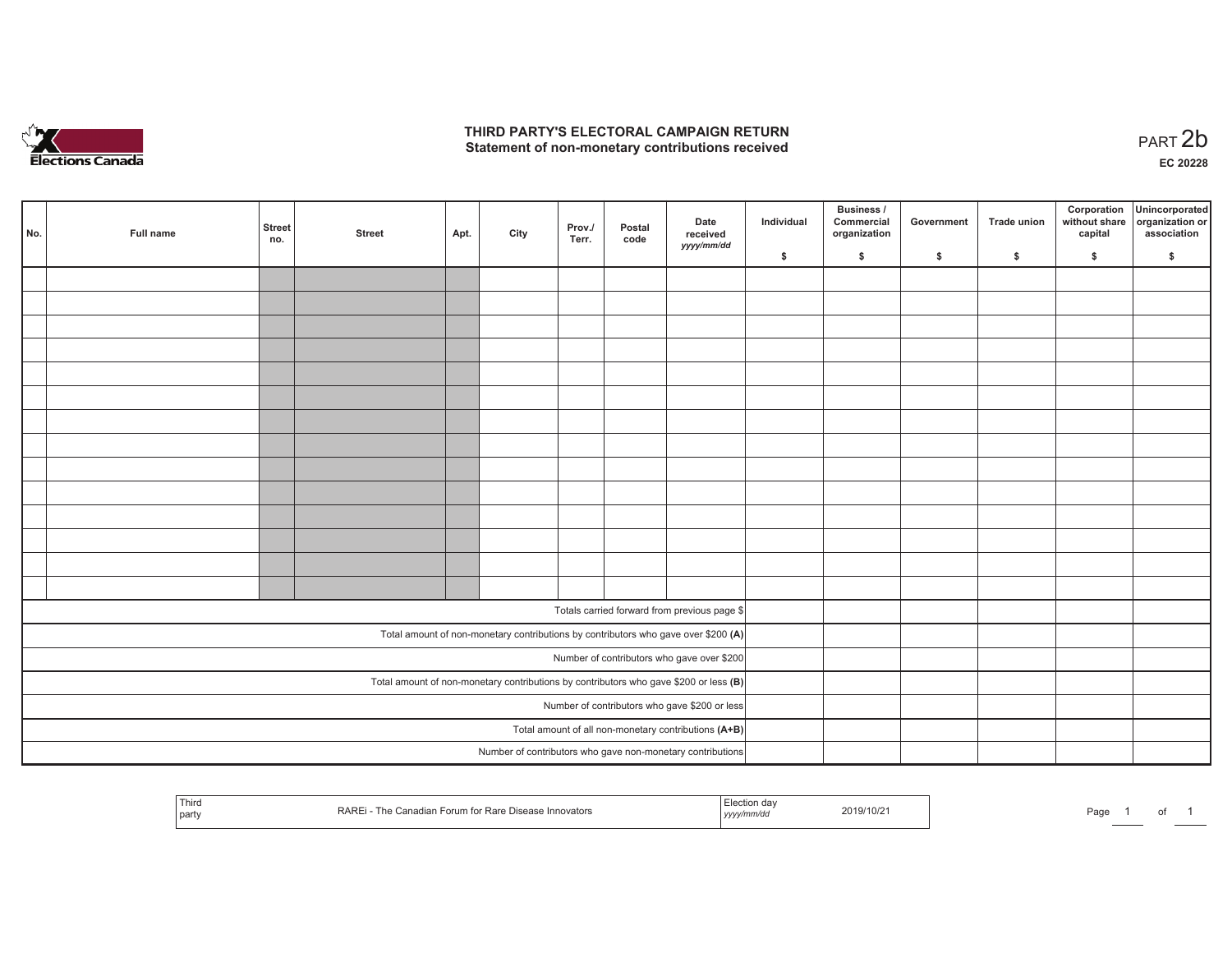

## **THIRD PARTY'S ELECTORAL CAMPAIGN RETURN STATE:** PARTY'S ELECTORAL CAMPAIGN RETURN<br>
Statement of operating loans received

**EC 20228**

| No. | Full name | <b>Street</b><br>no. | <b>Street</b> | Apt. | City | Prov./<br>Terr. | Postal<br>code | Date<br>received<br>yyyy/mm/dd                                  | Individual | <b>Business /</b><br>Commercial<br>organization | Government | <b>Trade union</b> | Corporation<br>capital | Unincorporated<br>without share organization or<br>association |
|-----|-----------|----------------------|---------------|------|------|-----------------|----------------|-----------------------------------------------------------------|------------|-------------------------------------------------|------------|--------------------|------------------------|----------------------------------------------------------------|
|     |           |                      |               |      |      |                 |                |                                                                 | \$         | \$                                              | \$         | \$                 | \$                     | \$                                                             |
|     |           |                      |               |      |      |                 |                |                                                                 |            |                                                 |            |                    |                        |                                                                |
|     |           |                      |               |      |      |                 |                |                                                                 |            |                                                 |            |                    |                        |                                                                |
|     |           |                      |               |      |      |                 |                |                                                                 |            |                                                 |            |                    |                        |                                                                |
|     |           |                      |               |      |      |                 |                |                                                                 |            |                                                 |            |                    |                        |                                                                |
|     |           |                      |               |      |      |                 |                |                                                                 |            |                                                 |            |                    |                        |                                                                |
|     |           |                      |               |      |      |                 |                |                                                                 |            |                                                 |            |                    |                        |                                                                |
|     |           |                      |               |      |      |                 |                |                                                                 |            |                                                 |            |                    |                        |                                                                |
|     |           |                      |               |      |      |                 |                |                                                                 |            |                                                 |            |                    |                        |                                                                |
|     |           |                      |               |      |      |                 |                |                                                                 |            |                                                 |            |                    |                        |                                                                |
|     |           |                      |               |      |      |                 |                |                                                                 |            |                                                 |            |                    |                        |                                                                |
|     |           |                      |               |      |      |                 |                |                                                                 |            |                                                 |            |                    |                        |                                                                |
|     |           |                      |               |      |      |                 |                |                                                                 |            |                                                 |            |                    |                        |                                                                |
|     |           |                      |               |      |      |                 |                |                                                                 |            |                                                 |            |                    |                        |                                                                |
|     |           |                      |               |      |      |                 |                |                                                                 |            |                                                 |            |                    |                        |                                                                |
|     |           |                      |               |      |      |                 |                | Totals carried forward from previous page \$                    |            |                                                 |            |                    |                        |                                                                |
|     |           |                      |               |      |      |                 |                | Total amount of loans by lenders who provided over \$200 (A)    |            |                                                 |            |                    |                        |                                                                |
|     |           |                      |               |      |      |                 |                | Number of lenders who provided over \$200                       |            |                                                 |            |                    |                        |                                                                |
|     |           |                      |               |      |      |                 |                | Total amount of loans by lenders who provided \$200 or less (B) |            |                                                 |            |                    |                        |                                                                |
|     |           |                      |               |      |      |                 |                | Number of lenders who provided \$200 or less                    |            |                                                 |            |                    |                        |                                                                |
|     |           |                      |               |      |      |                 |                | Total amount of all loans (A+B)                                 |            |                                                 |            |                    |                        |                                                                |
|     |           |                      |               |      |      |                 |                | Number of all lenders who provided loans                        |            |                                                 |            |                    |                        |                                                                |

| Third<br><b>RAR</b><br>r Rare<br>$\mathbf{m}$<br>e Innovators<br>l part<br>,,,,, | $\sim$<br>aut<br>ັ |
|----------------------------------------------------------------------------------|--------------------|
|----------------------------------------------------------------------------------|--------------------|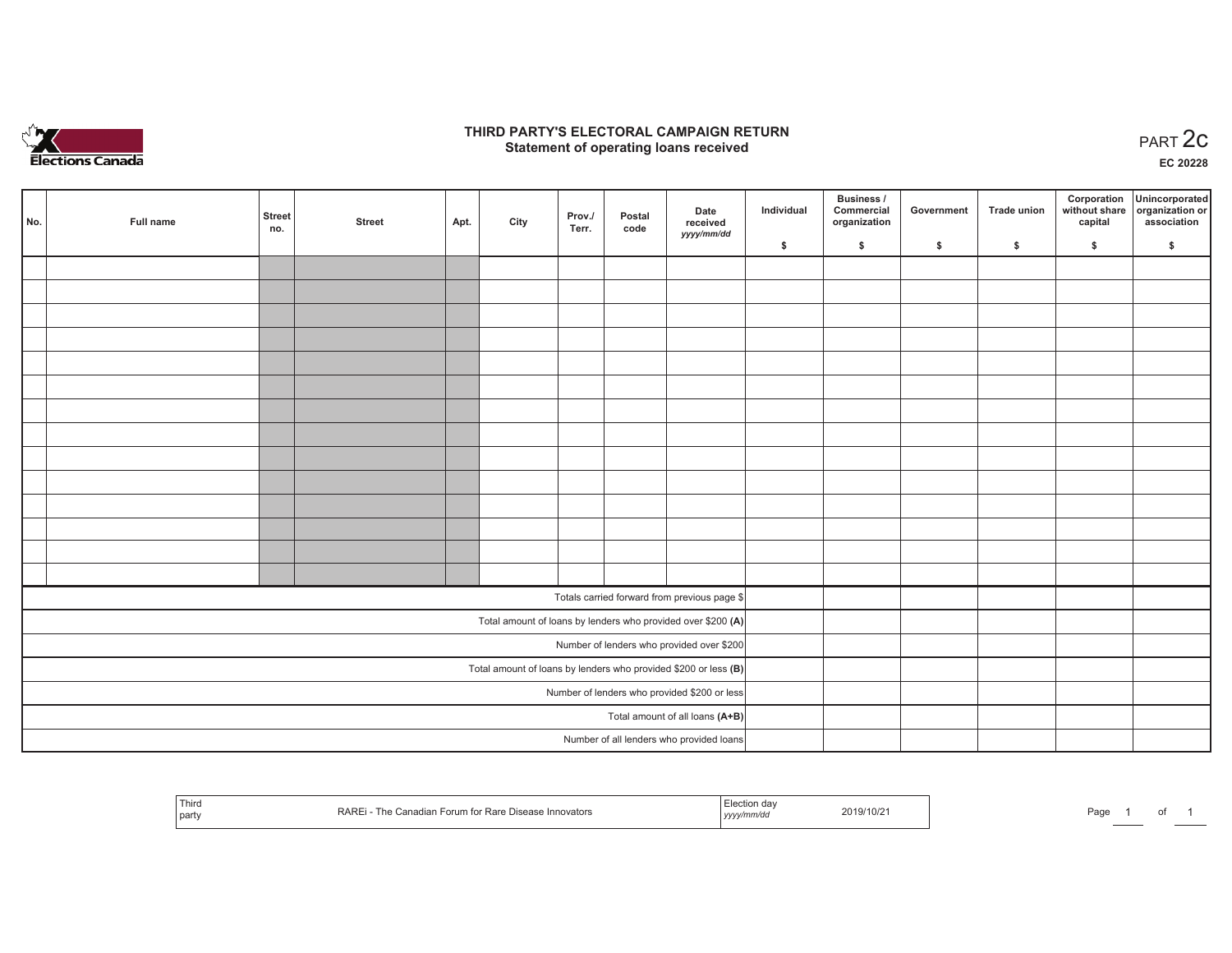

# **THIRD PARTY'S ELECTORAL CAMPAIGN RETURN S** ELECTORAL CAMPAIGN RETURN<br>Summary of inflows PART 2d

| No.   | Type of contributor / lender                    | <b>Monetary</b><br>contributions<br>(Part 2a) | Non-monetary<br>contributions<br>(Part 2b) | Loans<br>(Part 2c) | <b>Total</b> | Number of<br>contributors and<br>lenders |
|-------|-------------------------------------------------|-----------------------------------------------|--------------------------------------------|--------------------|--------------|------------------------------------------|
|       |                                                 | \$                                            | \$                                         | \$                 | \$           |                                          |
| 1.    | Individuals                                     |                                               |                                            |                    |              |                                          |
|       | 2. Businesses / Commercial organizations        |                                               |                                            |                    |              |                                          |
| 3.    | Governments                                     |                                               |                                            |                    |              |                                          |
| 4.    | Trade unions                                    |                                               |                                            |                    |              |                                          |
| 5.    | Corporations without share capital              |                                               |                                            |                    |              |                                          |
|       | 6. Unincorporated organizations or associations |                                               |                                            |                    |              |                                          |
|       | 7. $\boxed{\text{Total (items 1 to 6)}}$        |                                               |                                            |                    |              |                                          |
| Total |                                                 |                                               |                                            |                    |              |                                          |
|       | 8. Amount of third party's resources used       |                                               |                                            |                    |              |                                          |
|       | 9. Grand total (items $7$ and $8$ )             |                                               |                                            |                    |              |                                          |

| Third<br>party | <b>RARE</b><br>The<br>Canadian Forum for Rare Disease Innovators | Election dav<br>yyyy/mm/dd | 2019/10/21 |
|----------------|------------------------------------------------------------------|----------------------------|------------|
|----------------|------------------------------------------------------------------|----------------------------|------------|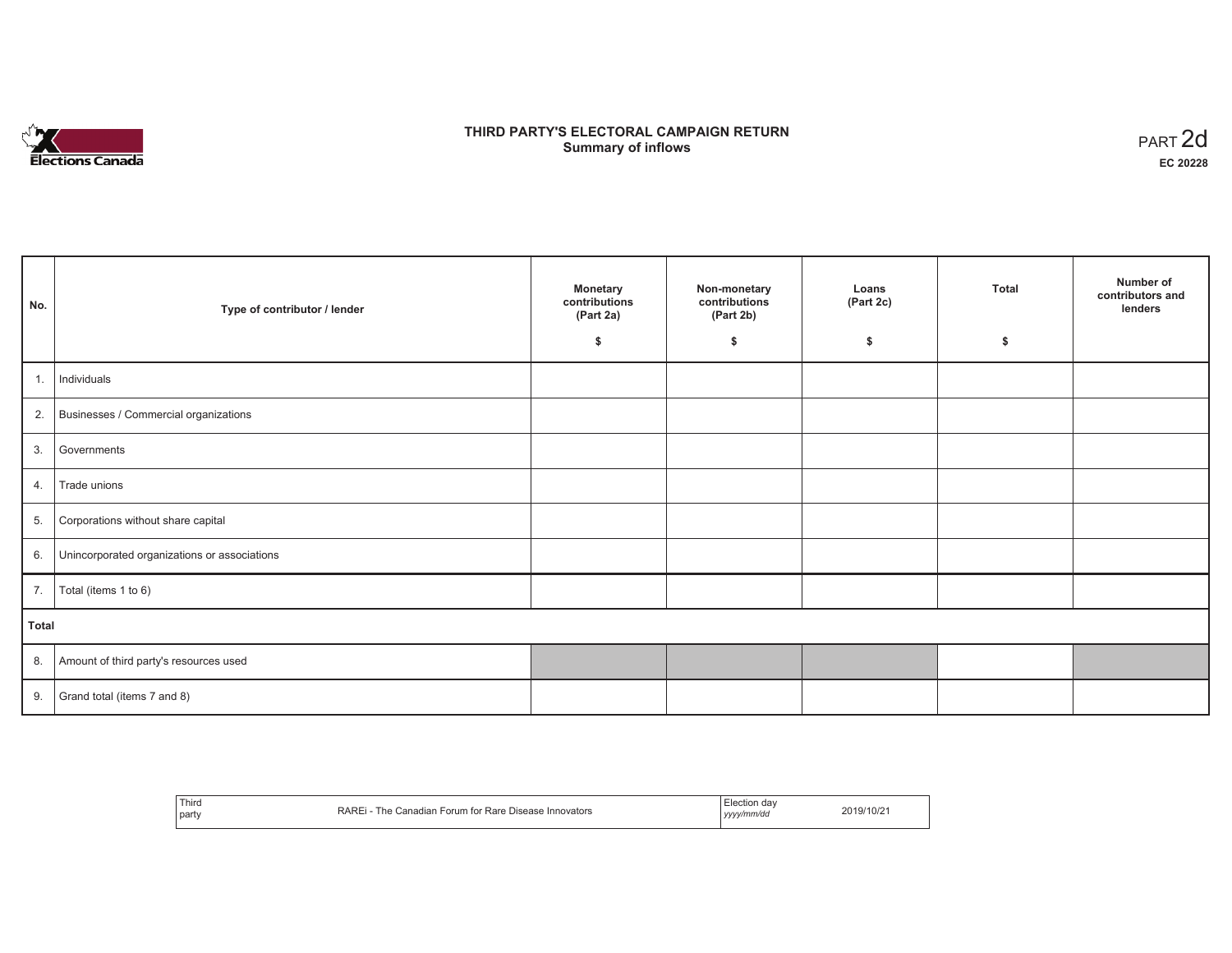

## **THIRD PARTY'S ELECTORAL CAMPAIGN RETURN Statement of expenses incurred for regulated activities that take place during the pre-election period**  *(Only applicable to a fixed-date general election)*

For a list of expense types, expense categories and expense subcategories, refer to Annex II in the Instructions.

| No.                                          | Date<br>incurred<br>yyyy/mm/dd | <b>ED Code</b><br>$($ if applicable $)$ | Supplier | <b>Expense type</b> | Expense<br>category | Expense<br>subcategory | <b>Starting date</b><br>of activity,<br>advertisement<br>or survey<br>yyyy/mm/dd | Ending date<br>of activity,<br>advertisement<br>or survey<br>yyyy/mm/dd | Place of activity or<br>advertisement | Expense amount<br>\$ |
|----------------------------------------------|--------------------------------|-----------------------------------------|----------|---------------------|---------------------|------------------------|----------------------------------------------------------------------------------|-------------------------------------------------------------------------|---------------------------------------|----------------------|
|                                              |                                |                                         |          |                     |                     |                        |                                                                                  |                                                                         |                                       |                      |
|                                              |                                |                                         |          |                     |                     |                        |                                                                                  |                                                                         |                                       |                      |
|                                              |                                |                                         |          |                     |                     |                        |                                                                                  |                                                                         |                                       |                      |
|                                              |                                |                                         |          |                     |                     |                        |                                                                                  |                                                                         |                                       |                      |
|                                              |                                |                                         |          |                     |                     |                        |                                                                                  |                                                                         |                                       |                      |
|                                              |                                |                                         |          |                     |                     |                        |                                                                                  |                                                                         |                                       |                      |
|                                              |                                |                                         |          |                     |                     |                        |                                                                                  |                                                                         |                                       |                      |
|                                              |                                |                                         |          |                     |                     |                        |                                                                                  |                                                                         |                                       |                      |
|                                              |                                |                                         |          |                     |                     |                        |                                                                                  |                                                                         |                                       |                      |
|                                              |                                |                                         |          |                     |                     |                        |                                                                                  |                                                                         |                                       |                      |
|                                              |                                |                                         |          |                     |                     |                        |                                                                                  |                                                                         |                                       |                      |
|                                              |                                |                                         |          |                     |                     |                        |                                                                                  |                                                                         |                                       |                      |
|                                              |                                |                                         |          |                     |                     |                        |                                                                                  |                                                                         |                                       |                      |
|                                              |                                |                                         |          |                     |                     |                        |                                                                                  |                                                                         |                                       |                      |
|                                              |                                |                                         |          |                     |                     |                        |                                                                                  |                                                                         |                                       |                      |
|                                              |                                |                                         |          |                     |                     |                        |                                                                                  |                                                                         |                                       |                      |
|                                              |                                |                                         |          |                     |                     |                        |                                                                                  |                                                                         |                                       |                      |
| Totals carried forward from previous page \$ |                                |                                         |          |                     |                     |                        |                                                                                  |                                                                         |                                       |                      |
| Total \$                                     |                                |                                         |          |                     |                     |                        |                                                                                  |                                                                         |                                       |                      |

| ' Third<br><b>RARE</b><br>Canadian Forum for Rare Disease Innovators<br>∣ne.<br>  part | on da<br>2019/10/21<br>.<br>yyyy/mm/dd | Pag |
|----------------------------------------------------------------------------------------|----------------------------------------|-----|
|----------------------------------------------------------------------------------------|----------------------------------------|-----|

 $_{\sf PART}$ 3a **EC 20228**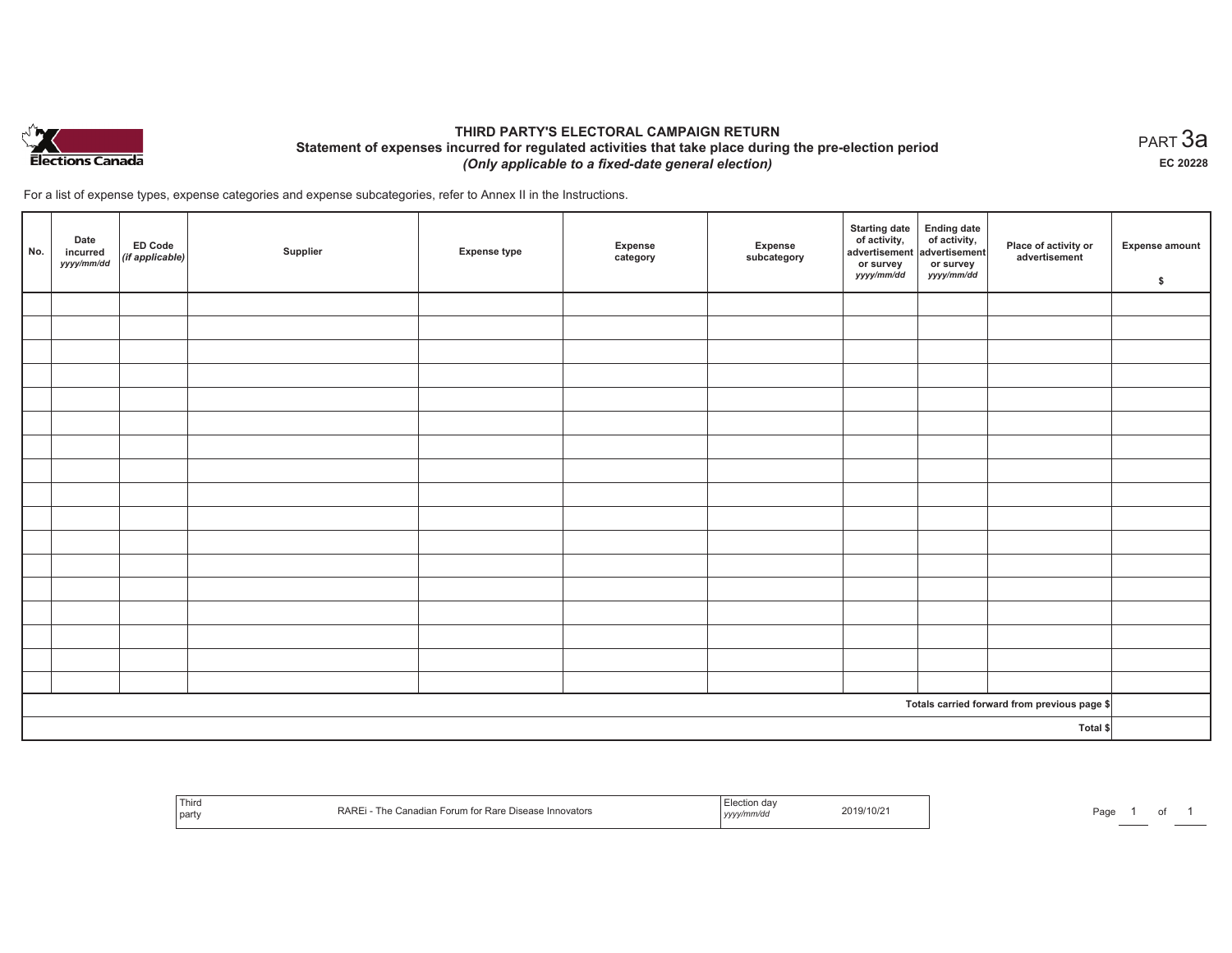

# **THIRD PARTY'S ELECTORAL CAMPAIGN RETURN Statement of expenses incurred for regulated activities that take place during the election period**<br>PART  $3\mathsf{b}$

**EC 20228**

For a list of expense types, expense categories and expense subcategories, refer to Annex II in the Instructions.

| No.          | Date<br>incurred<br>yyyy/mm/dd | ED Code<br>(if applicable) | Supplier                                | <b>Expense type</b>      | Expense<br>category    | <b>Expense</b><br>subcategory | <b>Starting date</b><br>of activity,<br>advertisement<br>or survey | <b>Ending date</b><br>of activity,<br>advertisement<br>or survey | Place of activity or<br>advertisement        | <b>Expense amount</b> |
|--------------|--------------------------------|----------------------------|-----------------------------------------|--------------------------|------------------------|-------------------------------|--------------------------------------------------------------------|------------------------------------------------------------------|----------------------------------------------|-----------------------|
|              |                                |                            |                                         |                          |                        |                               | yyyy/mm/dd                                                         | yyyy/mm/dd                                                       |                                              | \$                    |
| $\mathbf{3}$ | 2019/10/23                     |                            | Upstream Strategy Group Enterprise Inc. | Elections Survey Expense | Digital Media Services |                               | 2019/09/16                                                         | 2019/10/21                                                       |                                              | 4,520.00              |
| $\mathbf{3}$ | 2019/11/06                     |                            | 3Sixty Public Affairs Inc.              | Elections Survey Expense | Digital Media Services |                               | 2019/09/16                                                         | 2019/10/21                                                       |                                              | 3,672.50              |
|              |                                |                            |                                         |                          |                        |                               |                                                                    |                                                                  |                                              |                       |
|              |                                |                            |                                         |                          |                        |                               |                                                                    |                                                                  |                                              |                       |
|              |                                |                            |                                         |                          |                        |                               |                                                                    |                                                                  |                                              |                       |
|              |                                |                            |                                         |                          |                        |                               |                                                                    |                                                                  |                                              |                       |
|              |                                |                            |                                         |                          |                        |                               |                                                                    |                                                                  |                                              |                       |
|              |                                |                            |                                         |                          |                        |                               |                                                                    |                                                                  |                                              |                       |
|              |                                |                            |                                         |                          |                        |                               |                                                                    |                                                                  |                                              |                       |
|              |                                |                            |                                         |                          |                        |                               |                                                                    |                                                                  |                                              |                       |
|              |                                |                            |                                         |                          |                        |                               |                                                                    |                                                                  |                                              |                       |
|              |                                |                            |                                         |                          |                        |                               |                                                                    |                                                                  |                                              |                       |
|              |                                |                            |                                         |                          |                        |                               |                                                                    |                                                                  |                                              |                       |
|              |                                |                            |                                         |                          |                        |                               |                                                                    |                                                                  |                                              |                       |
|              |                                |                            |                                         |                          |                        |                               |                                                                    |                                                                  |                                              |                       |
|              |                                |                            |                                         |                          |                        |                               |                                                                    |                                                                  |                                              |                       |
|              |                                |                            |                                         |                          |                        |                               |                                                                    |                                                                  |                                              |                       |
|              |                                |                            |                                         |                          |                        |                               |                                                                    |                                                                  | Totals carried forward from previous page \$ |                       |
| Total \$     |                                |                            |                                         |                          |                        |                               | 8,192.50                                                           |                                                                  |                                              |                       |

| Third<br>party | RARL<br>$+ - -$<br>↑ Innovators<br><b>UISEASE</b><br>' Ra | ,,,,, | 2019/10/2 | Pag |  |
|----------------|-----------------------------------------------------------|-------|-----------|-----|--|
|----------------|-----------------------------------------------------------|-------|-----------|-----|--|